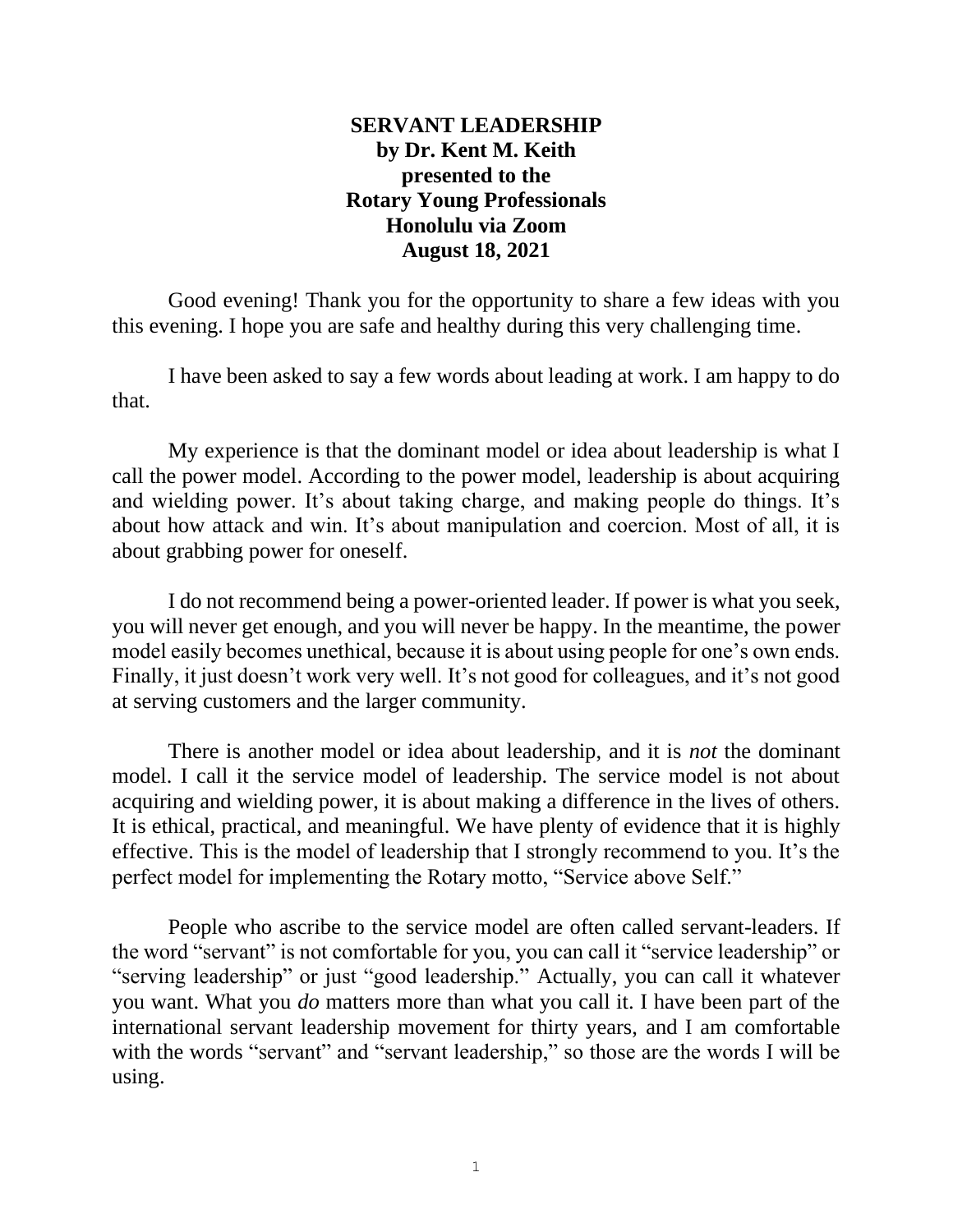The mission of the servant leader is to identify and meet the needs of others. Servant leaders identify and meet the needs of their colleagues so they can perform at their highest levels. They identify and meet the needs of their customers, so they will be happy, and will come back, and will tell their friends. At its most fundamental level, it is very simple.

The idea that leaders should serve others is an idea that goes back thousands of years and can be found in a number of traditions including the Rotary tradition. However, there is a modern servant leadership movement. It was launched in the United States in 1970 by Robert K. Greenleaf, who coined the words "servantleader" and "servant leadership" in his classic essay, *The Servant as Leader*.

Greenleaf was born and raised in Indiana, and worked for AT&T for 38 years, from 1926 to 1964. During those years, AT&T had a million employees and was the largest or one of the largest corporations in the world. Greenleaf did personnel and training work, and gradually rose through the ranks to become the Director of Management Research. It was his job to educate and train the leaders and managers of AT&T to be as *effective* as possible.

Greenleaf noticed that there were leaders who were focused on acquiring power and wealth for themselves, and there were leaders who were focused on serving others—their colleagues and customers. After 38 years of experience, he concluded that the most effective leaders were those who focused on serving others.

Greenleaf said that servant leadership starts with the desire to serve, not the desire to lead. Of course, there are many ways to serve. When a person with the desire to serve sees the opportunity to serve *by leading*, then that person accepts leadership responsibility and becomes a servant leader.

Greenleaf focused on growing people, because it is a triple win. When people grow, they benefit personally and professionally. Their capacity grows, so the capacity of their organization grows. When the capacity of their organization grows, it can do things better, or do things it was never able to do before. So individuals benefit, the organization benefits, and those served by the organization benefit.

That's why Greenleaf said that the best test of servant leadership was this: "Do those served grow as persons? Do they, *while being served*, become healthier, wiser, freer, more autonomous, more likely themselves to become servants?" Greenleaf also thought that servant leaders should be aware of the impact of their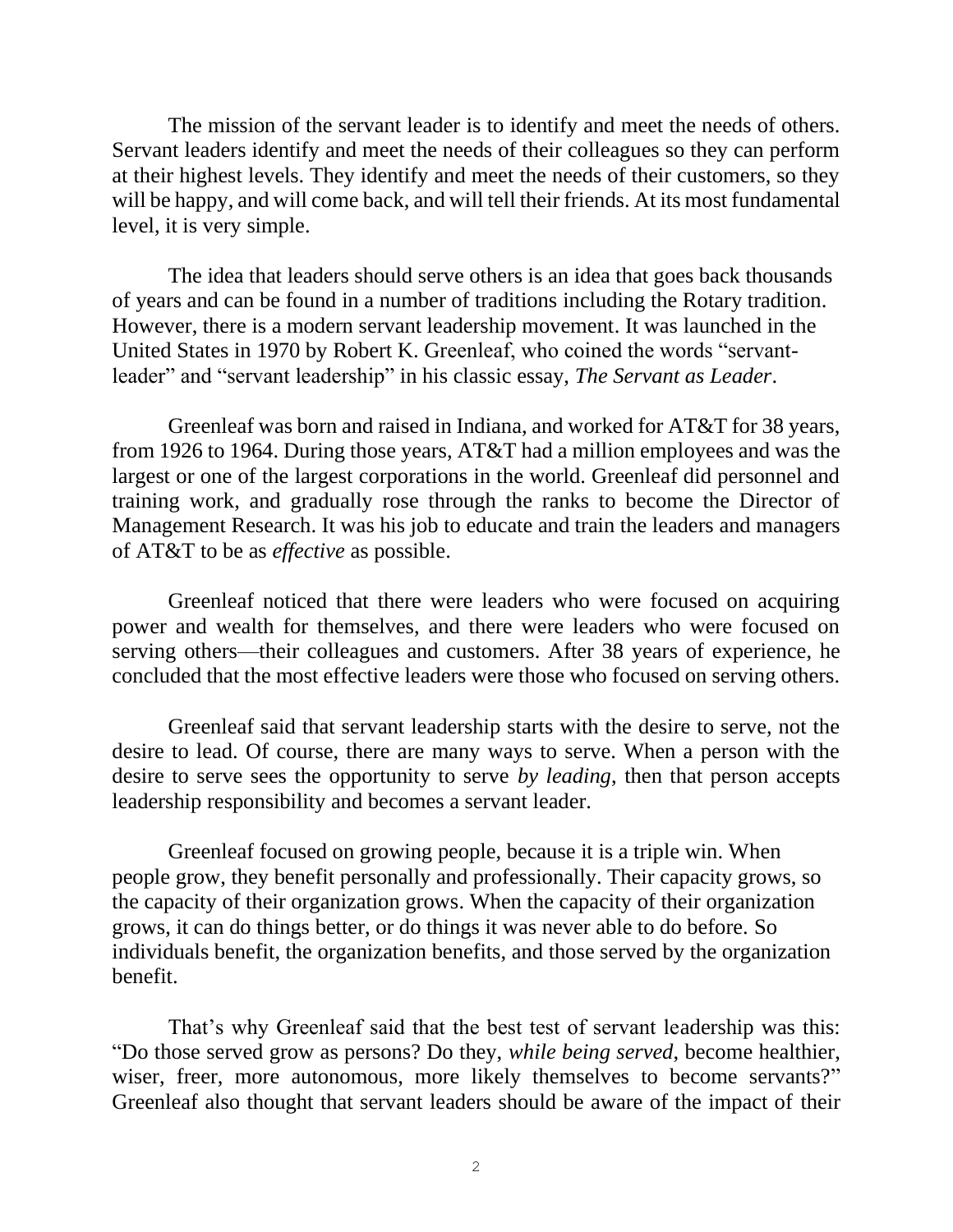decisions on those who are disadvantaged. He asked: "what is the effect on the least privileged in society? Will they benefit or at least not be further deprived?" Finally, he thought that servant leaders should care about everyone their organizations touch—all stakeholders, not just one group, such as shareholders.

Before we go further, let me comment on two common misconceptions about servant leadership. First, servant leadership is not soft. Servant leaders can make hard decisions whenever necessary in order to serve others. Second, servantleaders can exercise power. However, when they exercise power, they exercise it *with* others, not *over* others, and they exercise it *on behalf of* others, not for their own personal benefit. To a servant-leader, power is only a tool, and usually not the most important tool. It is only a means and not an end.

### **Servant Leadership Works**

I love the fact that the modern servant leadership movement grew out of Robert Greenleaf's experience in a large, competitive, for-profit business. He was making a practical observation about what worked best for the business. He knew that what worked best was servant leadership.

For centuries, servant leaders have provided anecdotal evidence of the effectiveness of servant leadership. We know that servant leadership principles are being implemented in the public, private, academic, military, and non-profit sectors. Of course, every organization has its own culture and applies servant leadership principles in its own way.

We know that for-profit companies that have implemented servant leadership principles have been financially successful. Many have been on the *Fortune* magazine list of "The 100 Best Companies to Work for in America." Those companies include Starbucks, The Container Store, Aflac, Synovus Financial, Southwest Airlines, and TDIndustries. While surprising to some people, there are military leaders who promote servant leadership. They focus on taking care of their troops.

About 15 years ago, leadership scholars began to conduct empirically rigorous studies of servant leadership in the workplace. The results have been very positive. For example, research has shown that servant leaders facilitate effective teamwork. Servant leadership may enhance both job performance and commitment to the organization. Servant-leaders may inspire followers to serve the community in which the organization is embedded. Research has revealed that employees of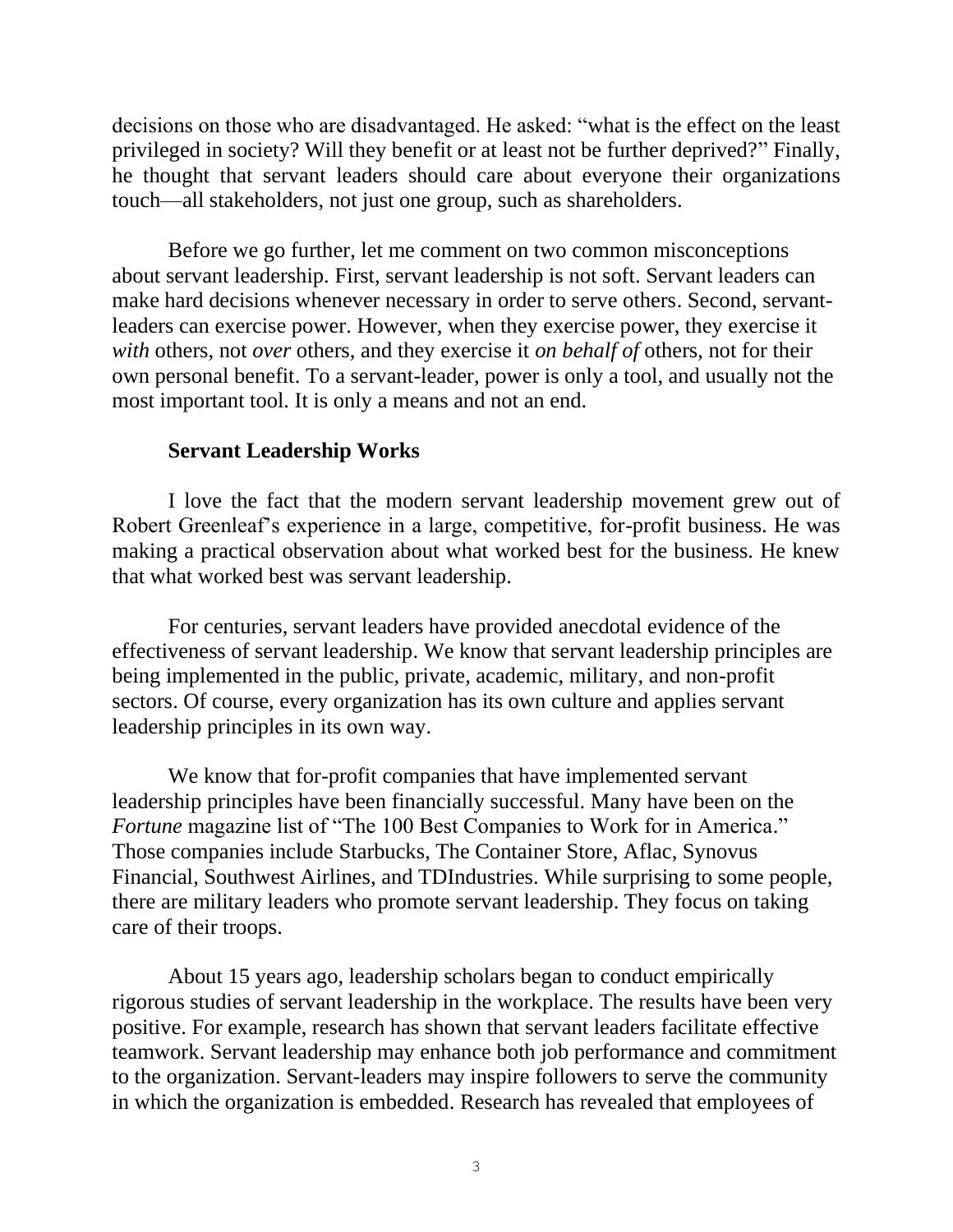servant-leaders are more helping and creative than those working with leaders who scored lower on servant leadership. And servant leadership has been shown to be positively related to employee job satisfaction.

Back in 2012, Dr. Suzanne Peterson and her colleagues studied 126 chief executive officers in technology organizations in Silicon Valley. They interviewed the CEOs at length, and then classified them as founders, narcissists, or servant leaders. They found a positive relationship between servant leadership and firm performance. Companies led by servant leaders generated better financial results than companies led by founders or narcissists. The researchers said that CEOs could improve their firms' performance if they adopted more inclusive forms of leadership, such as servant leadership, that take into account a broader number of stakeholders and that are more other-focused.

There are studies now being prepared for publication in academic journals that conclude that servant leadership is good for all stakeholders, including shareholders, because servant leadership increases the profitability of for-profit corporations. For example, Dr. Bob Liden, a professor of management at the University of Illinois at Chicago, will be publishing research that he and his team conducted in South Korea. The study showed that as servant leadership goes up, profits go up. Other scholars have seen similar results in their research on businesses here in the United States.

Today, there are so many studies of servant leadership in the workplace that we are now seeing meta-studies, or studies of the studies. These, too, are very positive.

Dr. Liden reports that these meta-studies have concluded servant leadership is significantly related to outcomes in all cultures. Servant leadership is a win-win approach in which employees flourish while at the same time revenue and profits grow. Servant leadership is effective in motivating even employees who are high in self-interest to also engage in serving/helping behaviors. Finally, very recent studies show that servant leadership works in times of crisis, as evidenced by the ability of servant leaders to help employees deal with the anxiety produced by Covid-19 and motivate them to stay engaged in their jobs and help members of their communities.

### **Why Does Servant Leadership Work?**

So, anecdotal evidence and empirical research make it clear that servant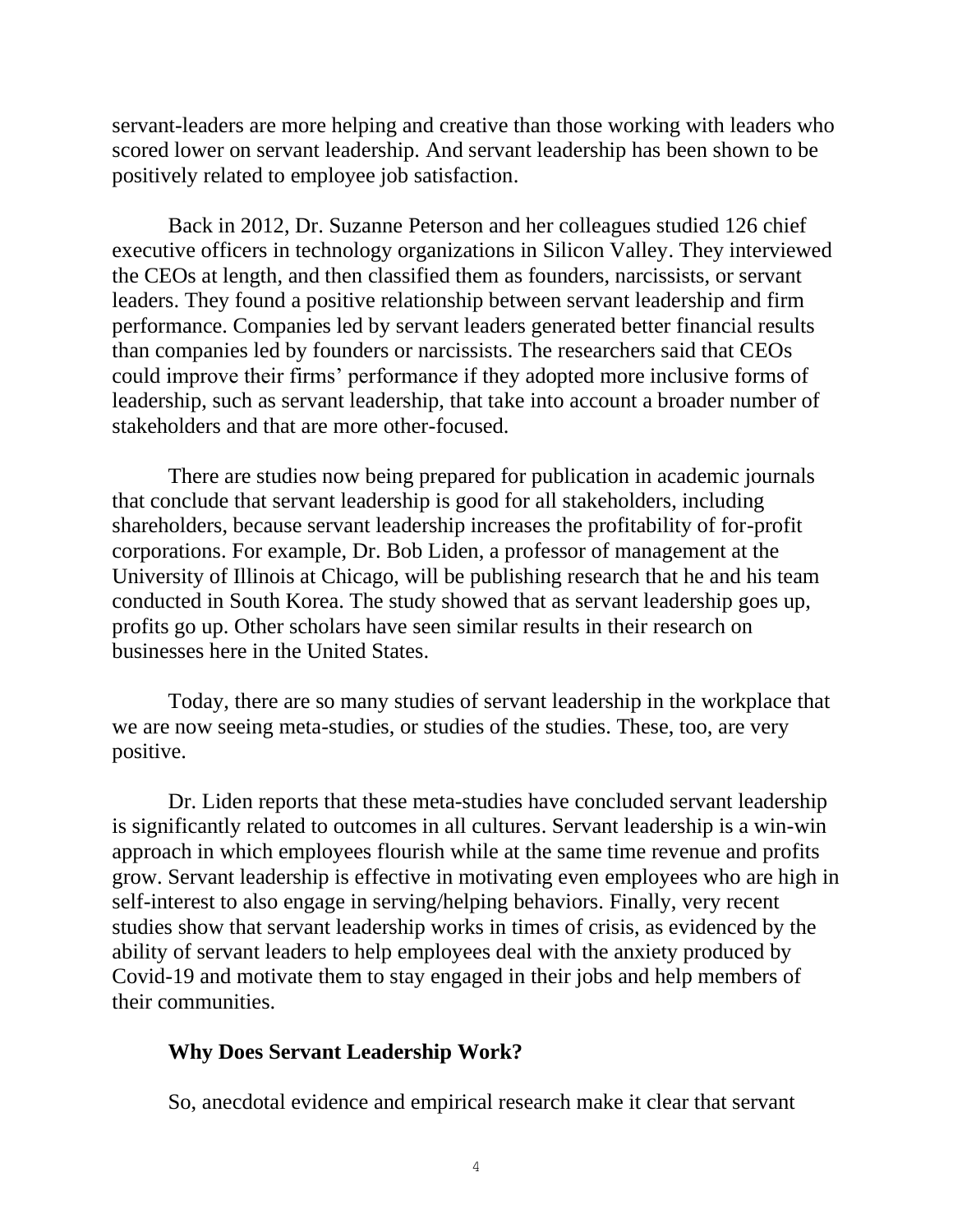leadership is very effective. It works, and it works very well indeed. But *why* does it work?

Well, why wouldn't it work? Think about it. Servant leaders identify and meet the needs of others. They identify and meet the needs of their colleagues so they can perform at their highest levels. They identify and meet the needs of their customers so that they will be truly served. Colleagues perform well, and customers get what they need. Why wouldn't that work? When you think about it, it's pretty simple.

Of course, there are specific leadership practices that help servant leaders to be effective. For example, in my own writing and speaking, I talk about selfawareness, listening, changing the pyramid, developing your colleagues, coaching not controlling, unleashing the energy and intelligence of others, and foresight. Those are seven practices that I consider to be *key* practices.

Right now, a number of us are working on a five-module Rotary leadership program that includes the seven key practices I have mentioned, plus persuasion instead of coercion, conceptualization, and stewardship. These are all practical things that servant leaders do that help them to be successful.

## **Intrinsic Motivation**

Beyond the key practices, there are underlying attitudes and principles that help servant leaders to be effective. I'd like to talk about two of them. First, servant leaders go beyond extrinsic motivation to emphasize intrinsic motivation, which supports higher levels of performance. Second, servant leaders promote meaning at work, a very important intrinsic motivator. These ideas are important foundations for the success of servant leaders. So let's look at each of them.

First, let's talk about motivation. When we talk about motivation, we usually compare extrinsic motivation with intrinsic motivation. We all know the difference. Extrinsic motivation is about what you *have* to do, not what you *want* to do. The task needs to be done, but it is not fun, interesting, fulfilling, or meaningful. Managers therefore offer incentives or threats of punishment to get the task done. They tell people that if you do *this*, you will get *that.* And *that* is a reward not related to the work itself.

Intrinsic motivation is the opposite. It is about what you *want* to do, not what you *have* to do. People are intrinsically motivated when they do something because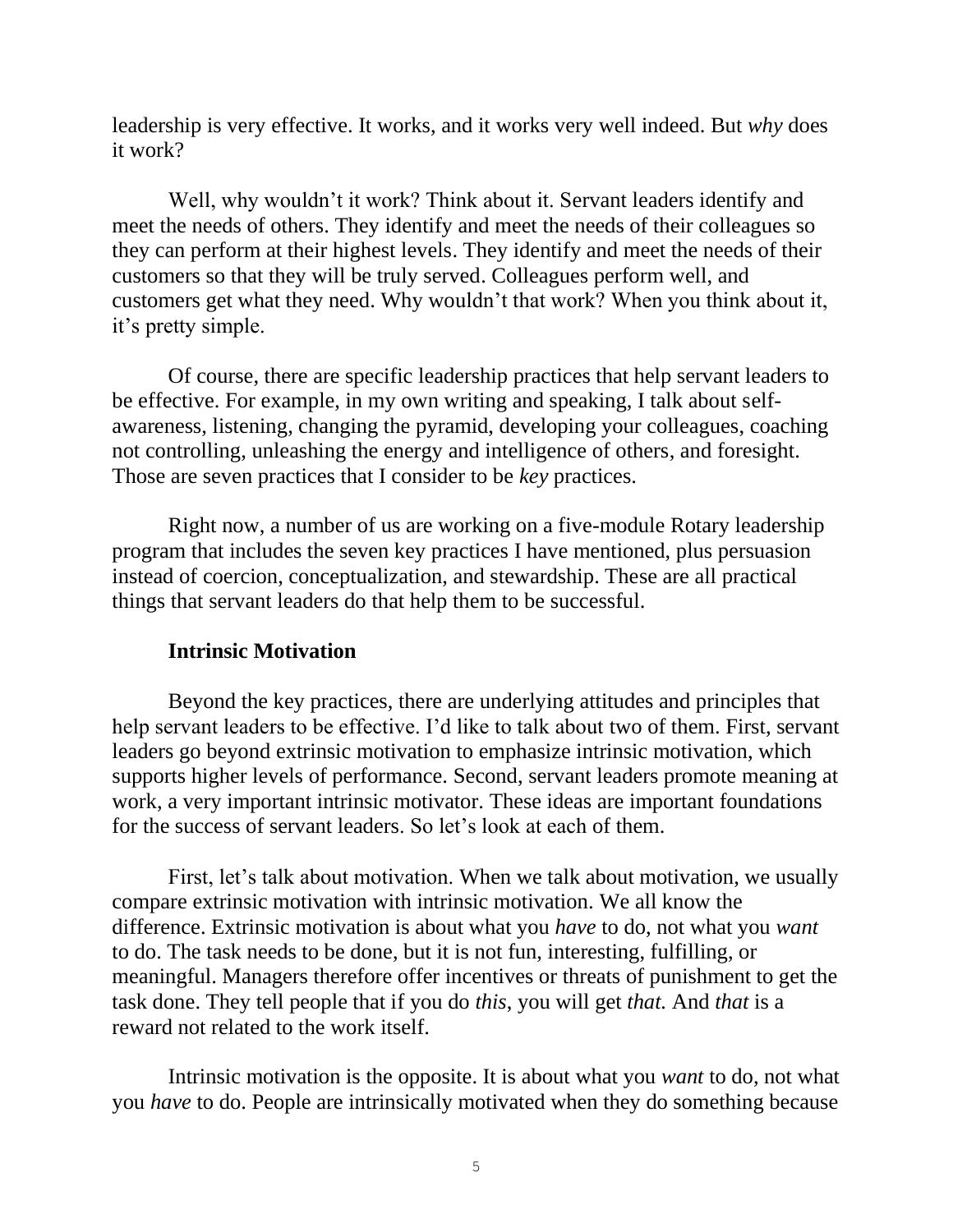it is fun, interesting, fulfilling, or meaningful. When you are intrinsically motivated, the work itself is your reward.

One of the most-read articles in the history of the *Harvard Business Review* was an article by Frederick Herzberg published in 1968 titled: "One More Time: How Do You Motivate Employees?" Herzberg argued that some factors are "hygiene factors" and others are "intrinsic motivators."

Hygiene factors are company policy and administration, supervision, relationship with the supervisor, work conditions, salary, relationships with peers, personal life, relationships with subordinates, status, and security. These factors are the primary cause of extreme *dissatisfaction* on the job. Employers need to get these factors right so that employees will not be *dissatisfied*.

However, more and better hygiene factors will not produce extreme satisfaction—only intrinsic motivators will do that. Those intrinsic motivators include achievement, recognition, the work itself, responsibility, advancement, and growth. The hygiene factors and intrinsic motivators are *not* the opposite of each other; they represent different needs. They are both important. However, if you want high levels of performance, your colleagues need to be *intrinsically* motivated. That's why servant leaders focus on intrinsic motivation instead of extrinsic motivation.

### **Meaning at Work**

This is where meaning becomes important. Dr. Kenneth W. Thomas and his colleagues spent 16 years studying intrinsic motivation at work, and identified a sense of meaning as an important intrinsic reward at work. So people who find meaning in their work are intrinsically motivated and perform at higher levels.

Meaningful work was central to Greenleaf's business ethic. He said: "the work exists for the person as much as the person exists for the work. Put another way, the business exists as much to provide meaningful work to the person as it exists to provide a product or service to the customer." That focus on meaning turns out to be very practical in terms of employee performance, commitment, and satisfaction.

Common sense tells us that if you find meaning in your work and you are intrinsically motivated, you will be able to do more, and do it better, for longer. Dr. Adam Grant, a professor at the Wharton School, explored this issue in his research.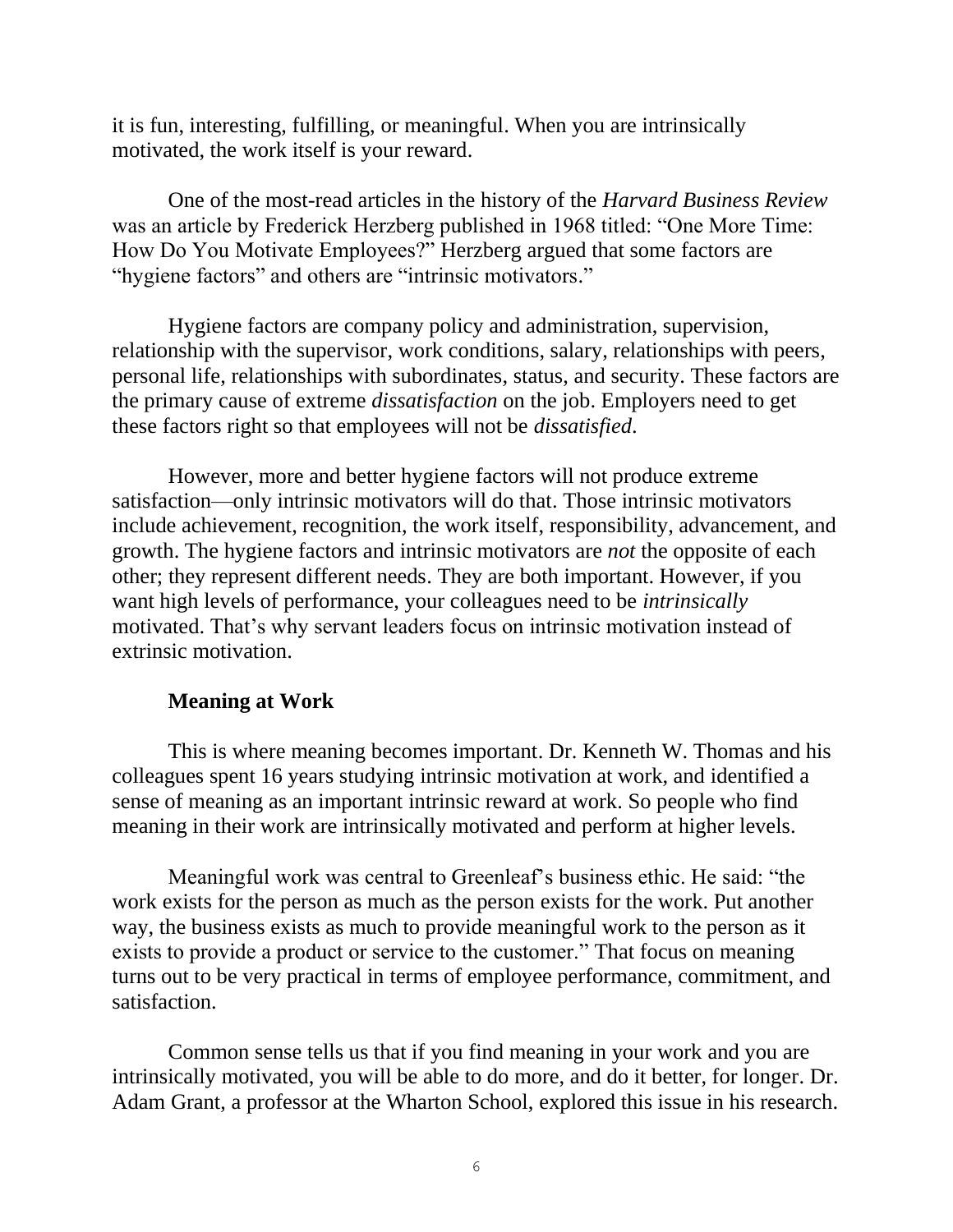He separated prosocial motivation and intrinsic motivation to study their effects (if any) on each other. He defined prosocial motivation as the desire to benefit or help others—to serve a greater purpose. He said that intrinsic motivation comes from interest in the work or the enjoyment of doing the work.

Dr. Grant studied 140 workers at a telephone call center and 58 employees at a fire department. He focused on the issues of persistence, performance, and productivity. Grant concluded that employees display higher levels of persistence, performance, and productivity when they experience prosocial motivation and intrinsic motivation together.

Well, that matches what Greenleaf said about servant leadership. Greenleaf said that servant leadership starts with the desire to serve, to benefit others. That's the prosocial motivation. Greenleaf also emphasized growth and meaning. That's the intrinsic motivation. When you put the two together, you get the result that Grant proved in his research— higher levels of persistence, performance, and productivity.

How important is meaning at work? Well, Catherine Bailey and Adrian Madden interviewed 135 people in the United Kingdom who work in a variety of occupations. They published their results in an article in the *MIT Sloan Management Review* titled "What Makes Work Meaningful—Or Meaningless." They said that the research shows that meaningfulness is more important to employees than *any other aspect of work*. It is more important to employees than pay and rewards, opportunities for promotion, or working conditions.

So how do you promote meaning at work? Dr. Thomas recommended five building blocks of meaningfulness: (1) building a non-cynical climate; (2) clearly identifying passions; (3) providing an exciting vision; (4) ensuring relevant task purposes; and (5) providing whole tasks.

Because meaning is so important, servant leaders do their best to become meaning-makers. They do whatever they can to create an environment in which meaning is enhanced for their colleagues. They find meaning in the work of others and share that meaning with them. They may even redesign work to make it more meaningful.

One leader who focused on purpose and meaning as a way of lifting her colleagues and her company was Cheryl Bachelder. Bachelder was the CEO of Popeyes Louisiana Kitchen from 2007 to 2017. The restaurant chain had \$2.4